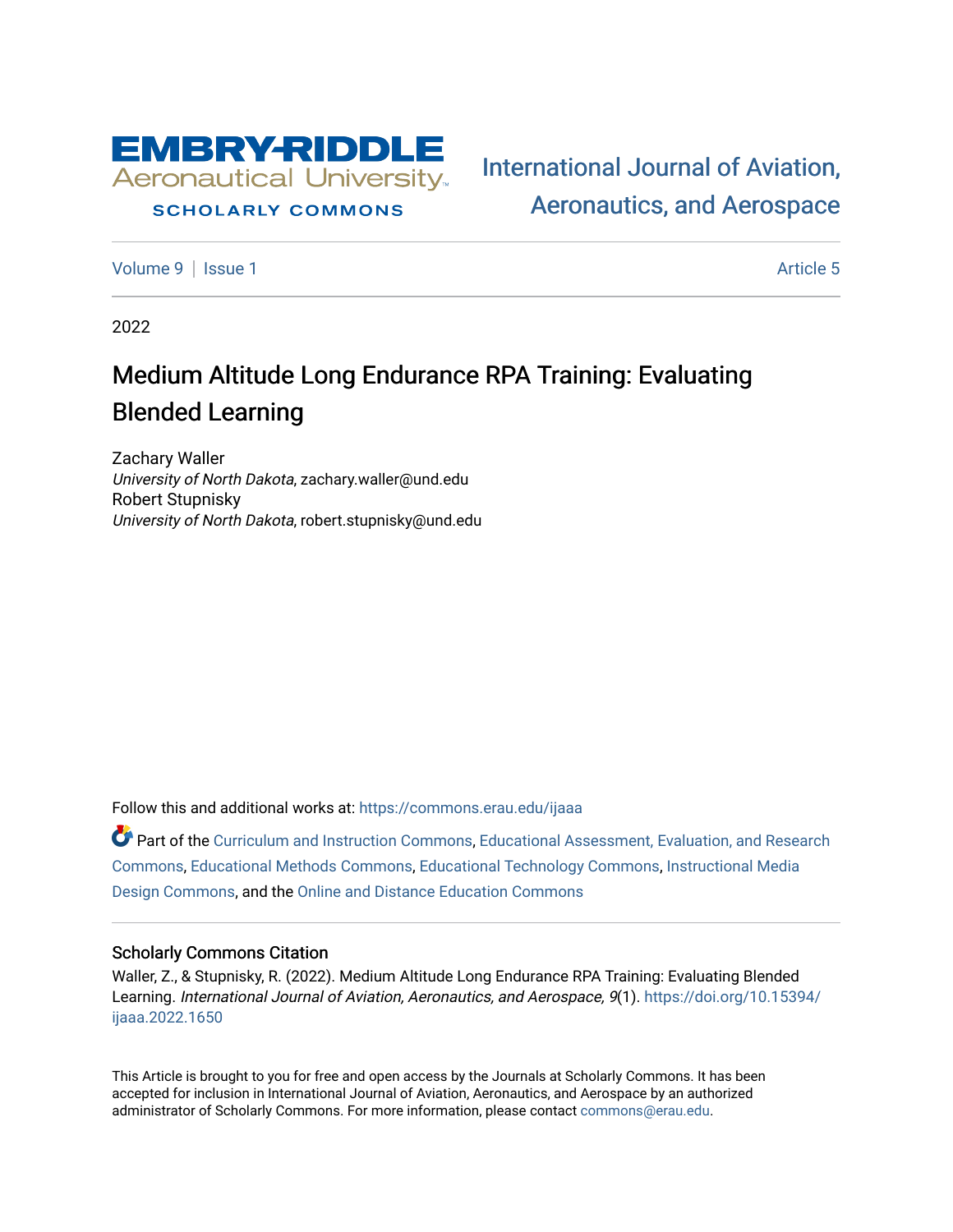In 2003, Osguthorpe and Graham situated their understanding of blended learning according to aspects of both modality (i.e., the mode of delivery) and pedagogy (i.e., the method of teaching). Since then, assessments of blended learning at the course-level have established its effectiveness through comparison to traditional models – commonly construed as face-to-face (Porter et al., 2014; Waller et al., 2016).

### **Statement of the Problem**

Between 2011 and 2017 the "Science and Technology for Warfighter Training and Aiding" cooperative agreement between the University of North Dakota and the Air Force Research Laboratory (AFRL) produced curriculum for Medium Altitude, Long Endurance Remotely Piloted Aircraft (MALE RPA) pilots and sensor operators. From these efforts was developed a Heads Down Display (HDD) Menu Trainer as a stand-alone software trainer to familiarize students with the layout and manipulation of the HDD menus for either the MQ-1 or MQ-9.

Preliminary work by Waller et al. (2016) established the efficacy of this HDD menu trainer in improving student performance from pretest to posttest scores across several modalities (i.e., traditional, blended, and distance). Waller et al. also noted that participants with greater levels of Federal Aviation Administration (FAA) pilot certification scored significantly higher on the pretest measure of the HDD Menu Trainer but lacked a sufficient sample to assess FAA pilot certification as a covariate.

Data collection across the curriculum, rather than within a course, was needed to assess whether student performance across modalities would begin to differ when the model allowed FAA pilot certification to covary.

# **Purpose of the Study**

The purpose of this study was to assess whether student performance with the HDD Menu Trainer would differ across modalities (traditional, blended, and distance) when FAA pilot certification was allowed to covary in the analysis. Students were sampled across several classes within a curriculum, rather than within a course.

#### **Literature Review**

Measures such as (1) student evaluations and satisfaction (Horsch et al., 2000; Hsu & Hsieh, 2011; Smyth et al., 2012), (2) student performance and achievement, (Allen et al., 2004; Baumlin et al., 2000; Bell et al., 2000; Block et al., 2008; Boyle et al., 2003; Curran et al., 2000; Engel et al., 1997; Francis et al., 2000; Harris et al., 2001; Kronz et al., 2000; Lipman et al., 2001; Melton et al., 2009; Perryer et al., 2002; Rivera & Rice, 2002; Rose et al., 2000; Sakowski et al., 2001; Woo & Kimmick, 2000), the Sloan-C Pillars (Laumakis et al., 2009), and even the confidence of students (Pereira et al., 2007) have all seen use in situating instructional models (face-to-face, blended, and online) according to modality.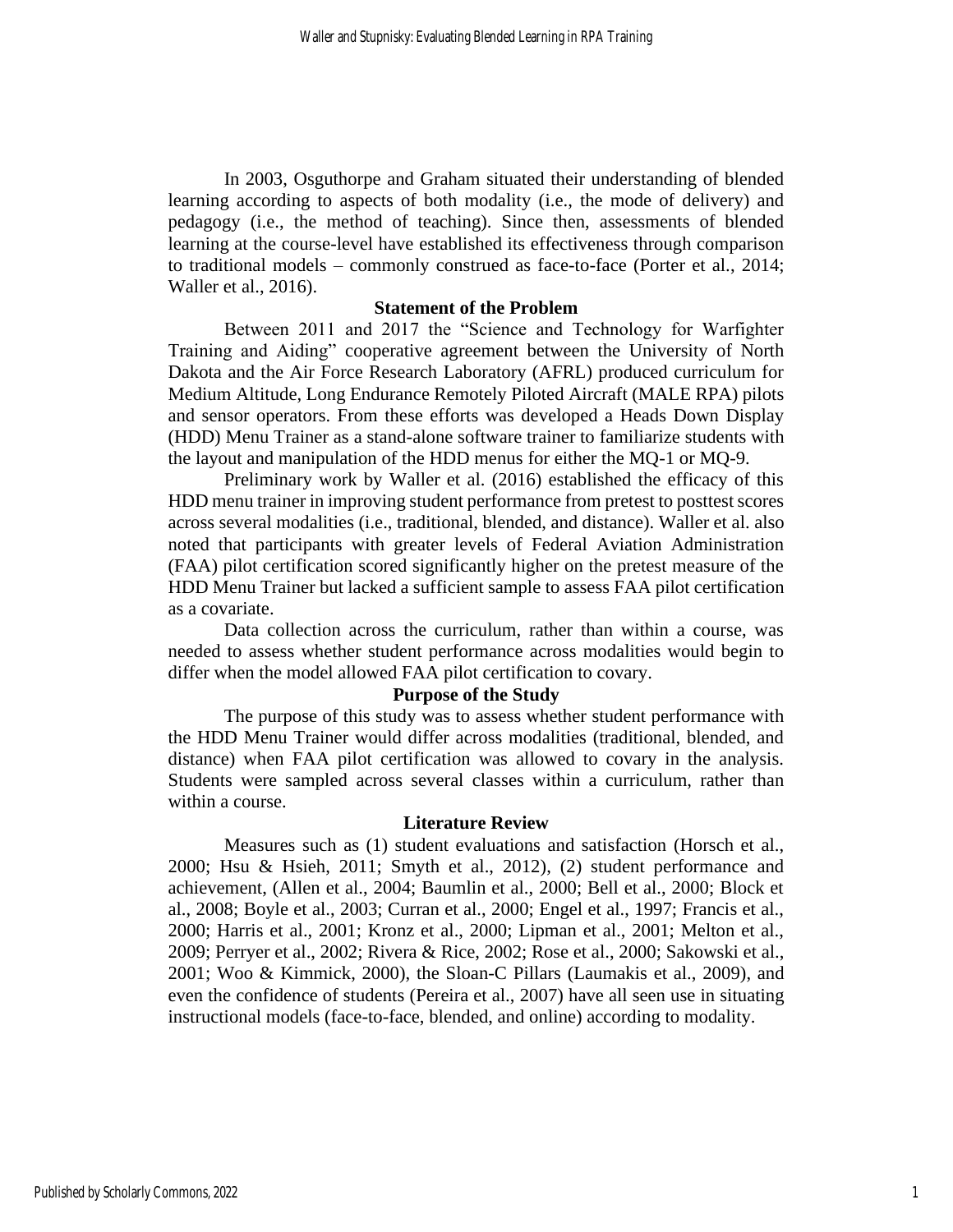As the adoption of blended learning progressed, proponents predicted it would become the 'new normal' within higher education (Norberg et al., 2011). Accepting the course-level effectiveness of blended learning, the sections below review institutions and administrations seeking a better understanding of how blended learning might be strategically implemented at scale.

# **University of Granada, Spain**

Among the first examples aggregating data across curriculums is a blended learning initiative evaluated by Lopez-Perez et al. (2011) at the University of Granada, Spain. First year undergraduate students  $(n = 985)$  – enrolled in Business Administration and Management, Economics Business Studies, and the Business Administration/Law courses – provided their perceptions of the courses via a 13 item survey (Lopez-Perez et al., 2011). The students' performance was also measured by (1) the proportion of students sitting the final exam (the 'non-dropout rate') and (2) the proportion of passing grades (Lopez-Perez et al., 2011).

Results indicated that blended learning reduced dropout rates and increased exam passing rates (Lopez-Perez et al., 2011). A comparison of regression models indicates that students' motivation during the face-to-face portion of their blended course were predictive of their final grade  $(p< 0.01)$ , over and above the variation explained by their age, gender, average grade prior to entering the course, and attendance (Lopez-Perez et al., 2011). Lopez-Perez et al. (2011) offer that the motivation, satisfaction, and perceived utility of blended learning may influence student performance in an indirect way.

# **University of Central Florida, United States**

Moskal et al. (2013) assess the performance of blended learning efforts at the University of Central Florida (UCF). With an interest in improving teaching and informing institutional policymaking, Moskal et al. investigated how student satisfaction, success, and withdrawal related to course modality (i.e. blended, fully online, face-to-face, blended lecture capture, and lecture capture). Course ratings from academic years 2008 to 2011 were indexed by modality (Moskal et al., 2013).

A large sampling (*n* = 913,688) of student satisfaction reflected "… the blended modality [enjoyed] the highest percentage (52%) of "excellent" responses producing a 4% marginal advantage over online and face-to-face courses that [were] tied at 48%..." (Moskal et al., 2013). From this finding, the university used regression tree analysis to identify aspects of the instructor and course which lead to an overall rating of 'excellent' (Moskal et al., 2013).

The analysis of Moskal et al. (2013) found that if UCF students rated the instructor's (1) ability to facilitate learning, (2) communication skill, and (3) respect and concern for students as 'excellent', the probability of the course receiving an overall rating of 'excellent' moved to .97 – regardless of the modality. Encouraged by this finding, Moskal et al. conducted a hierarchical logistic regression indicating that over and above the predictive power of demographic characteristics associated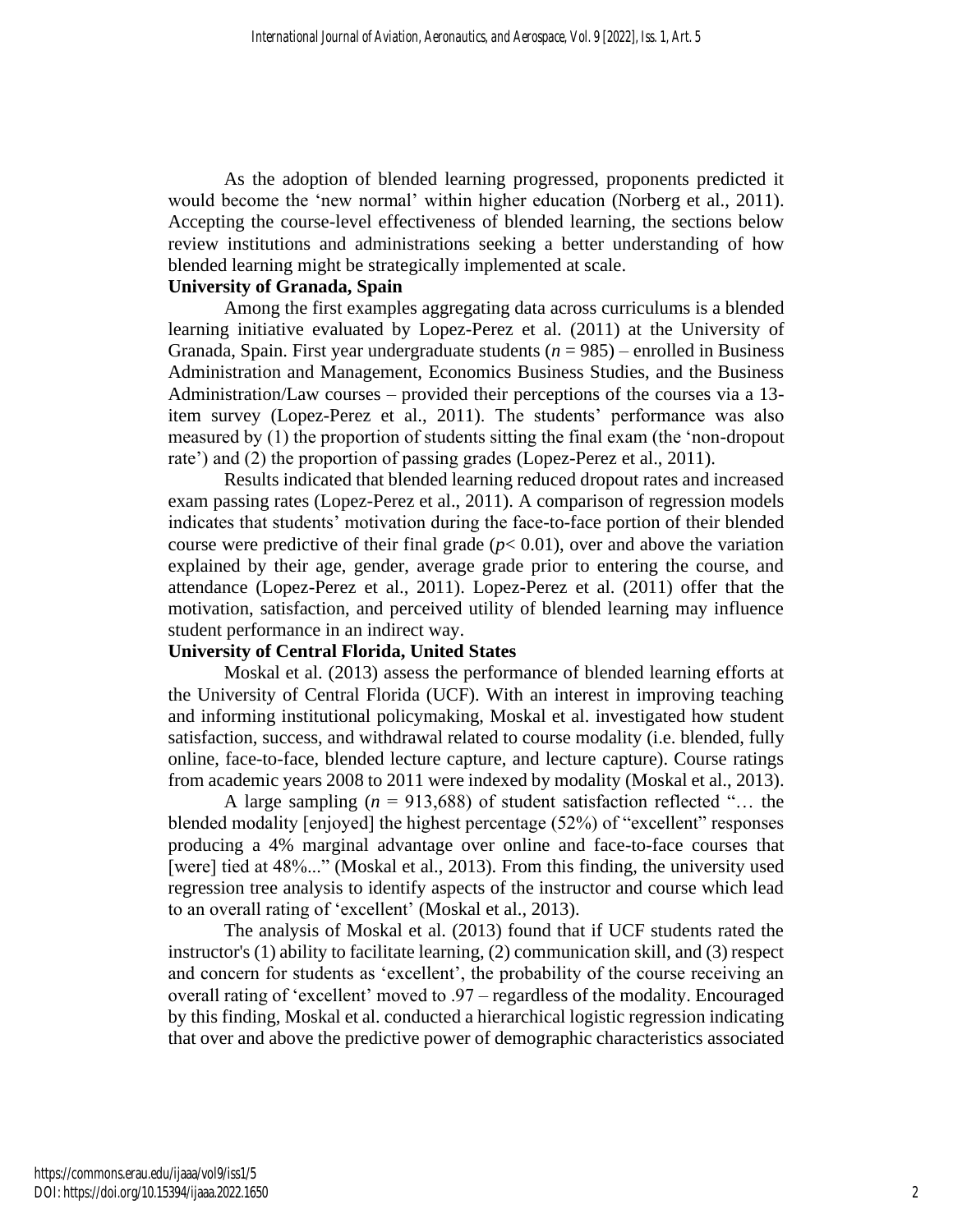with students, the addition of these three instructor qualities is able to increase  $R^2$ by 0.719. Regardless of modality, which does not enter the model, these three items are proposed as high-impact areas for improving pedagogy (Moskal et al., 2013).

When student rates of success – measured as earning a passing grade – and withdrawal were evaluated against modality, courses in the blended learning category yielded the highest success rates of 90.8% and saw withdrawal at roughly half the rate  $(2.8\%)$  of lecture capture courses  $(5.3\%)$  (Moskal et al., 2013).

# **York University, Canada**

At York University, Owston et al. (2013) examined the relationship between student perceptions and achievement in blended learning courses. Following a multi-year initiative to increase blended learning, students  $(n = 577)$ were surveyed from eleven (11) blended learning courses. In an Analysis of Covariance (ANCOVA) model, responses to a 31-item survey were entered as the independent variables, cumulative grade point averages (CGPA) were entered as a covariate, and final grade for the blended coursework was entered as the dependent measure of achievement (Owston et al., 2013).

Results indicated higher achievement (i.e. a final grade) for students who strongly agreed with the statements 'I am satisfied with this [blended] course' and 'I would take another blended course' –  $F(4,448) = 12.69$ ,  $p = .000$ ,  $p^2 = .102$  and  $F(5,447) = 6.30, p = .000, \eta^2 = .066$ , respectively, with the estimated marginal mean of final grades corrected for CGPA. Owston et al. (2013) conclude, "… that the highest achievers were most satisfied with their blended course, would take one again, and preferred the blended format over fully face-to-face or online [courses]" (p. 41). The opposite was found for low achieving students.

Further results from the ANCOVA model indicated that high achieving students found that blended learning offered (1) convenience, and (2) reduced travel time and expenses –  $F(5,445) = 6.37$ ,  $p = .000$ ,  $\eta^2 = .067$  and  $F(5,443) = 5.56$ ,  $p =$ .000,  $\eta^2$  = .059, respectively (Owston et al., 2013). When assessing the relationship between engagement in blended learning and achievement, the largest effect was found in responses to the statement asking whether students were engaged more in their current blended course than other face-to-face courses they had taken,  $F(5,444) = 15.99, p = .000, \eta^2 = .153$  (Owston et al., 2013). All but one of the twelve Likert statements related to engagement indicated significant differences between high and low achievers. For the inquiry related to students' perceptions of learning, Owston et al. (2013) relay a significant relationship between responses to the statement 'Compared to typical face-to-face courses I have taken… this course has improved my understanding of key concepts',  $F(5,446) = 6.38$ ,  $p = .000$ ,  $\eta^2 = .067$ .

Following York University's implementation of a major blended learning initiative, Owston et al. (2013) offer, "high achievers are very satisfied with the blended format, find blended learning to be convenient and flexible, are very engaged in their studies, and appear to learn key concepts better" (p. 43). The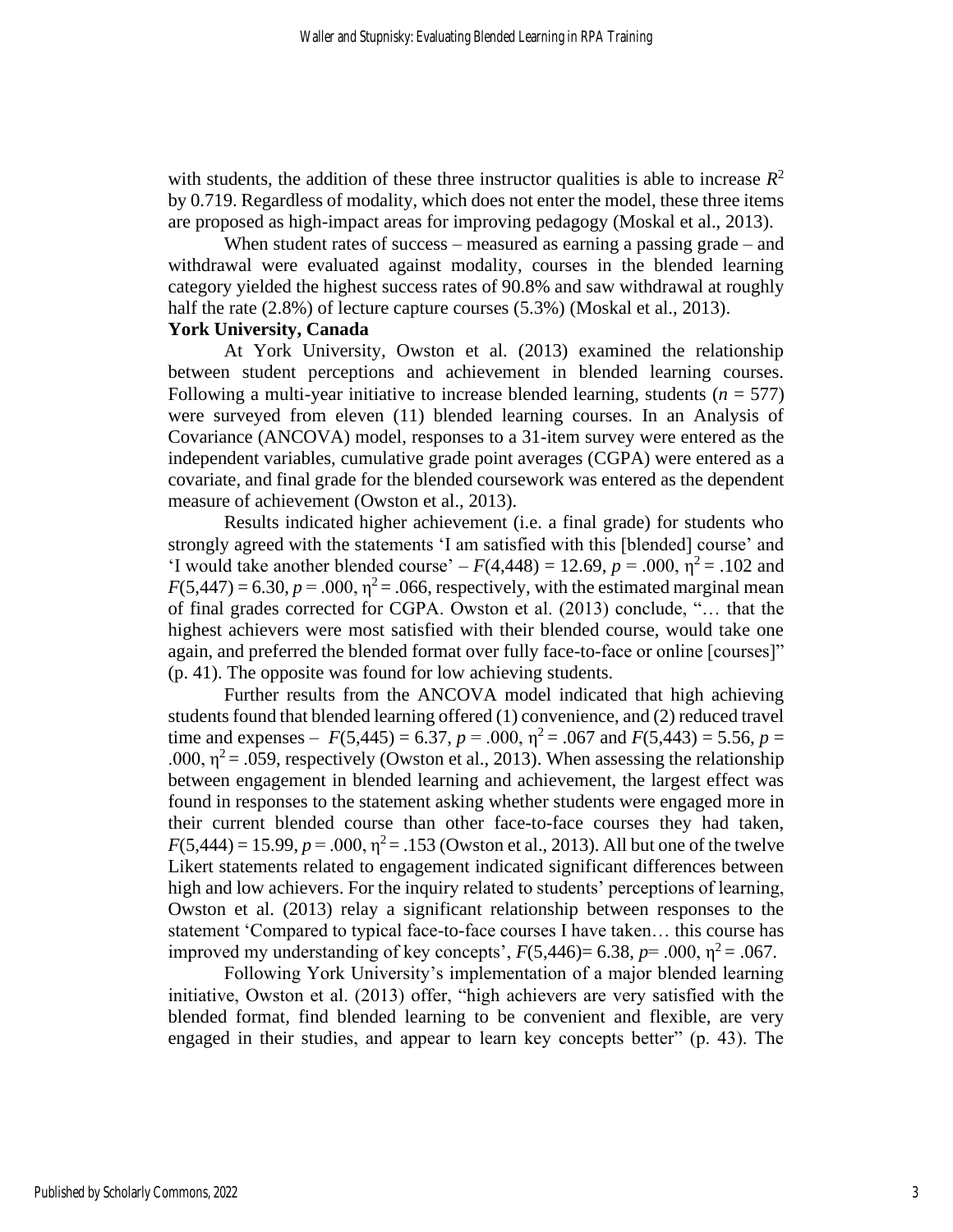endorsement supports the university's interests with the caveat from Owston et al. that blended courses may not be as suitable for low achievers.

While several of the higher-education efforts above were funded internally, some noted grant support from the NGLC awarded jointly to the American Association of State Colleges and Universities (AASCU) and the University of Central Florida (UCF) (Porter et al., 2014), or a Sloan fluency/localness grant awarded to the University of Wisconsin–Milwaukee (UWM) (Graham et al., 2013).

#### **Methodology**

The present study examined the impact of modality (traditional, blended, or distance) in learning the HDD menus of a MALE RPA while controlling for FAA pilot certification. Using the HDD Menu Trainer developed under the "Science and Technology for Warfighter Training and Aiding" cooperative agreement between the Air Force Research Laboratory and the University of North Dakota, pretests and posttests were used to measure learner knowledge gain.

# **Sample**

The sample for this study consisted of individuals both with and without FAA pilot certification at the University of North Dakota John D. Odegard School of Aerospace Sciences (*n*=102). Of this sample, 26 participants held no FAA pilot certificate, 48 participants held a Private Pilot certificate, and 27 participants carried Commercial Pilot certification. Average age was 22.93 (*SD*=5.68).

Participants were assigned to modality groups (i.e., traditional, blended, and distance) by class, with each class receiving various instructional interventions for teaching the Heads Down Display (HDD) Menus of the MQ-9. When participants are randomly assigned among groups, the hopeful result are groups which are equivalent on all relevant participant characteristics. When confounds are identified, a covariate can be designated to statistically control for (or partial out) the variance which it explains (Warner, 2012); the effect of FAA pilot certification on HDD menu trainer performance in the results below is one such confound and has been controlled by allowing it to covary in the mixed factorial ANCOVA model. This accounts for the variance attributable to FAA pilot certification between groups.

## **Instrument**

The HDD Menu Trainer, developed by UND, was designed to familiarize students with the layout and manipulation of the HDD menus for either the General Atomics MQ-1 or MQ-9. The trainer contains (1) a tutorial describing menu layout, menu navigation, button types, and button arrangement, (2) a walk-through function, which guides students through each root menu and its submenus, (3) an exercise function, which tests the student's ability to navigate and execute specific commands within a set time limit, and finally (4) a freeplay function, which allows students to navigate and explore the HDD menus without specific focus or limits on time.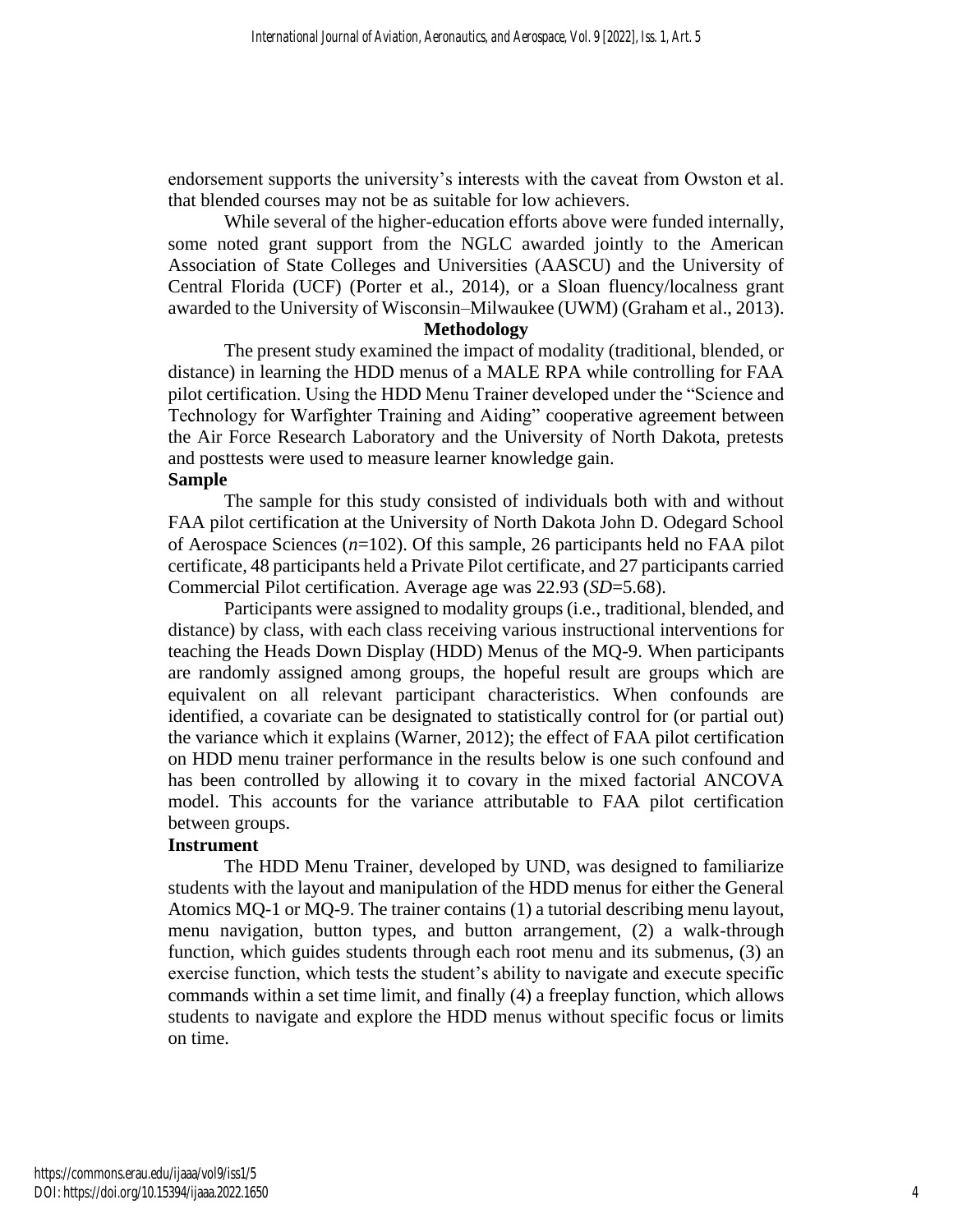The menu trainer was delivered to the distance and blended groups via an open source, online Learning Management System (LMS). All participants had access to the LMS for completion of the pretest and posttest measures. Participants were briefed on use of the LMS at the start of the intervention.

The pretest and posttest measures utilized a modified version of the HDD Menu Trainer's exercise function. Designed by an Original Equipment Manufacturer (OEM) certified MQ-9 instructor pilot, these assessments represented those menu functions most commonly used or most critical for gauging a student's expertise with navigating and manipulating the HDD menus. Remote pilot orientated menu functions were selected as the pretest and posttest from the trainer's 260 exercise functions, the same set of tasks were used for both the pretest and posttest measures. As with the trainer's exercise function, the student's ability to navigate and execute specific commands within a set time limit were assessed. Performance was measured according both the speed and accuracy of the student's response.

#### **Data Collection and Analysis**

This study was reviewed and approved by the applicable Institutional Review Board. Participants were informed of the study with advertisements posted throughout the campus aerospace facilities as well as the aviation student email listserve. Participants were briefed on the purpose and nature of the study prior to participation. Due to the sensitive nature of the MQ-9 HDD Menus, participants were also required to present proof of U.S. citizenship by means of a passport, and/or birth certificate and driver's license and sign an International Traffic in Arms Regulations (ITAR) Statement of Understanding.

The variety of modalities examined in this study were delivered during existing aviation courses, and random assignment among the groups should not be assumed. Preliminary work has indicated that pilot certification significantly affects pretest performance. To mitigate possible effects of this convenience sampling, participant level of FAA pilot certification (i.e., not certificated or certificated) has been controlled wherever performance is assessed across modalities.

Each modality group received instruction on navigating and manipulating the HDD menus of the MQ-9. Illustrated in Table 1 below, students of the distance group were only granted access to the HDD Menu Trainer. Students of the blended group were granted access to the HDD Menu Trainer, but also attended a classroom discussion guided by an OEM certified MQ-9 Instructor Pilot (IP). Students assigned to the traditional group were not granted access to the HDD Menu Trainer, but rather received a lecture and simulator lesson on the HDD menus from an OEM certified MQ-9 IP. To ensure the same menu structure was represented in the instruction of the Traditional group and the pretest and posttest measures, the freeplay function of the HDD Menu Trainer was utilized in the simulated lesson.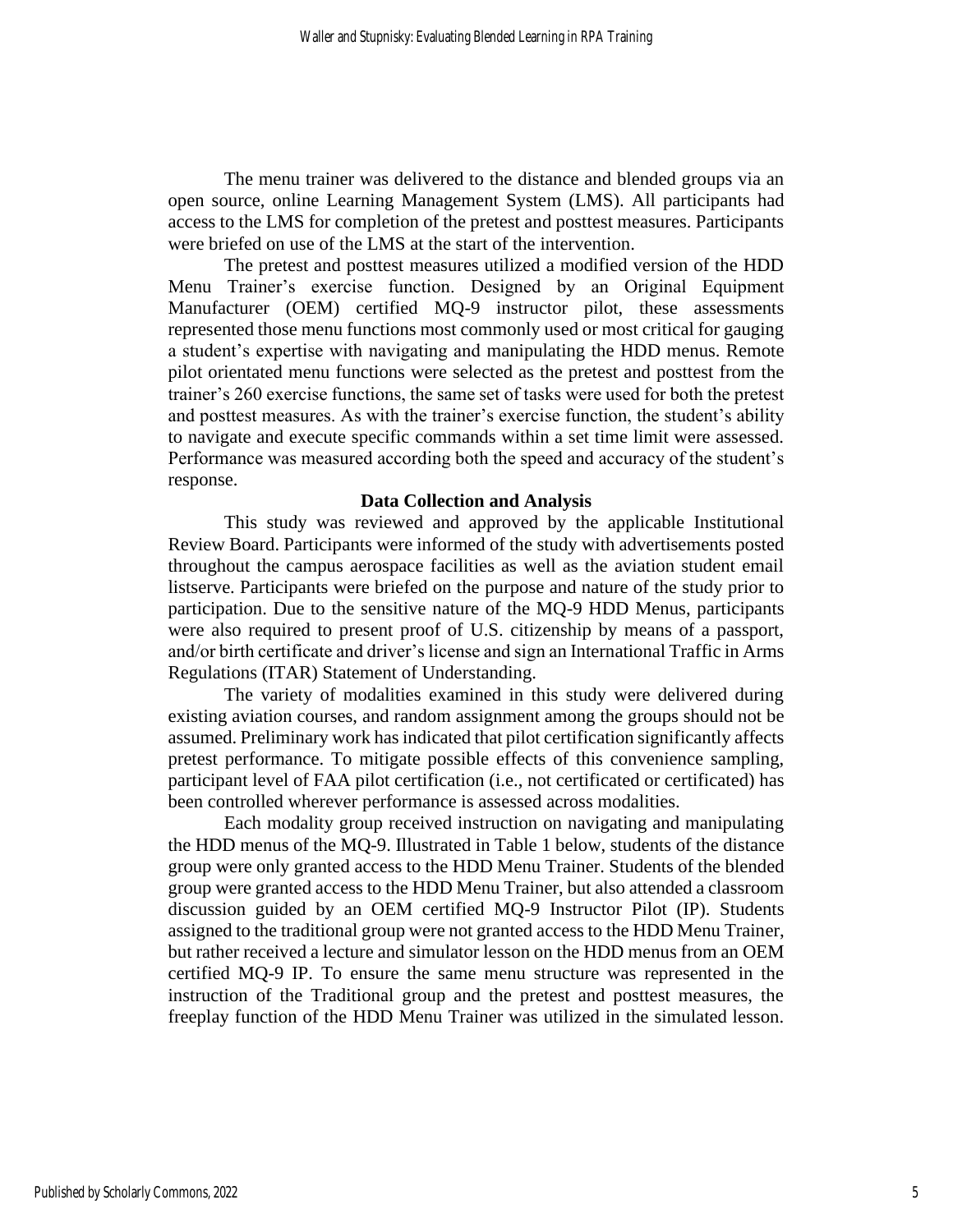The version of the HDD Menu Trainer provided for this purpose had only freeplay functionality, the tutorial, walk-through, and exercise functions were disabled.

#### **Table 1** *Research Design*

|                         | Traditional<br>Group | <b>Blended</b><br>Group | Distance<br>Group |  |
|-------------------------|----------------------|-------------------------|-------------------|--|
| <b>HDD Menu Trainer</b> | Freeplay Only        | Full                    | Full              |  |
| MQ-9 Instructor Pilot   | Yes                  | Yes                     | No                |  |

# **Results**

Illustrated in Table 2 are descriptive statistics for each of the three groups in their pretest, posttest, and percent change measures. Each of 25 tasks in the parallel pretest and posttest measures was assigned 15 possible points. Points were deducted from a maximum score of 375 for incorrect keystrokes as well as when a task could not be completed inside 30 seconds. If a task was skipped, a score of 0 was assigned. Percent change was calculated as the difference between the pretest and posttest score divided by the pretest score.

While significant departures from normality were noted among each of the pretest, posttest, and percent change distributions in the Kolmogorov-Smirnov and Shapiro-Wilk tests, the *F* statistic has been found to be robust against such violations. Included in Table 2 are z-scores for the skewness and kurtosis of each factor's score distribution. For these measures, absolute values greater than 1.96 represent significantly non-normal distributions at *p*<0.05 (Field, 2009). Because parametric assumptions may not be considered tenable, the results of the inferential procedures that follow should be interpreted with caution. The descriptive statistics of Table 2 are uncorrected for the covariate.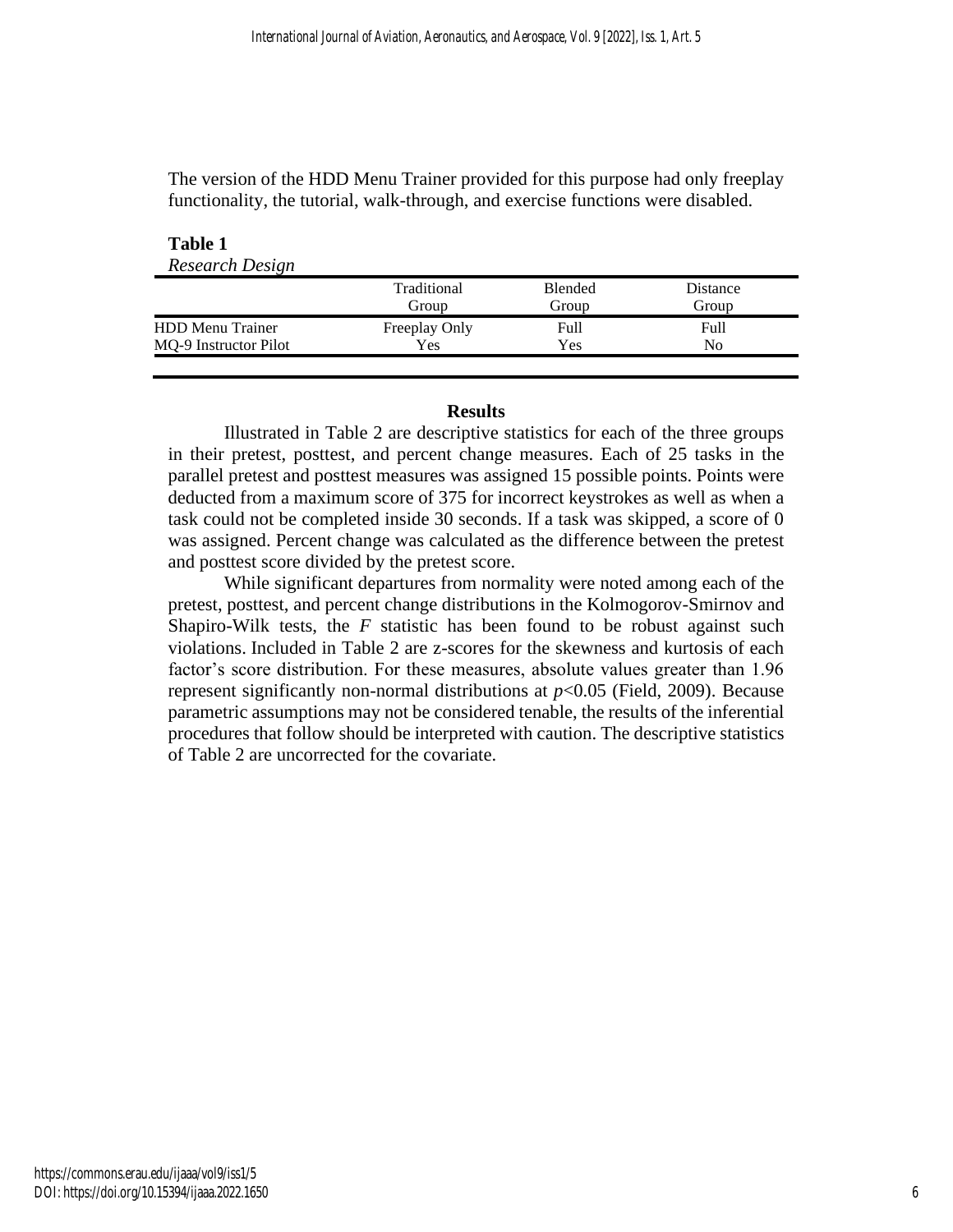|                                                                                                | N  | Mean   | <b>SD</b> | Min      | Max    | Z skew.    | Z kurt.   |
|------------------------------------------------------------------------------------------------|----|--------|-----------|----------|--------|------------|-----------|
| PRE-TEST                                                                                       |    |        |           |          |        |            |           |
| Traditional                                                                                    | 39 | 203.95 | 69.47     | 63.00    | 324.00 | $-0.85$    | $-0.80$   |
| <b>Blended</b>                                                                                 | 29 | 210.80 | 60.72     | 103.00   | 311.00 | $-0.04$    | $-1.31$   |
| <b>Distance</b>                                                                                | 30 | 235.24 | 70.86     | 14.00    | 326.00 | $-2.64**$  | $2.03*$   |
| POST-TEST                                                                                      |    |        |           |          |        |            |           |
| Traditional                                                                                    | 39 | 271.26 | 71.98     | 45.00    | 365.00 | $-3.67***$ | $2.20*$   |
| <b>Blended</b>                                                                                 | 29 | 289.40 | 45.30     | 195.00   | 371.00 | $-1.02$    | $-0.71$   |
| Distance                                                                                       | 30 | 287.62 | 72.84     | 13.00    | 373.00 | $-4.82***$ | $7.35***$ |
| PERCENT CHANGE                                                                                 |    |        |           |          |        |            |           |
| Traditional                                                                                    | 39 | 43.60  | 48.44     | $-75.41$ | 183.05 | $2.79**$   | $3.04**$  |
| <b>Blended</b>                                                                                 | 29 | 48.42  | 48.57     | $-15.67$ | 192.23 | $2.78**$   | $2.15*$   |
| Distance                                                                                       | 30 | 25.98  | 30.19     | $-15.63$ | 111.39 | $2.60**$   | 0.98      |
| * Indicates significance at the .05 level<br>$**$ Indicates significance at the $\Omega$ level |    |        |           |          |        |            |           |

**Table 2** *Descriptive Statistics for Student Performance*

\*\* Indicates significance at the .01 level

\*\*\* Indicates significance at the .001 level

An independent samples *t*-test (see Table 3) was used to compare the hours of self-study reported by students of the distance  $(M = 1.25, SD = 1.00)$  and blended  $(M = 1.22, SD = 1.51)$  modalities. Students in both of these groups had remote access to the HDD menu trainer, while members of the traditional group did not. Results indicated no difference in amounts of self-study between students in the blended and distance groups *t*(54)=-0.08, *ns*.

## **Table 3**

*Comparison of Self-Reported Hours of Study*

|                                 | n        | M(SD)                    | <b>Mean</b><br><b>Difference</b> |         | df |
|---------------------------------|----------|--------------------------|----------------------------------|---------|----|
| Modality<br>Blended<br>Distance | 30<br>26 | 1.22(1.52)<br>1.25(1.00) | $-0.03$                          | $-0.08$ | 54 |

## **Performance across Modality**

Results of a mixed factorial ANCOVA analyzed variation unique to modality (traditional, blended, and distance) while controlling for whether or not a student held an FAA pilot certificate. In functional notation, the procedure is set as follows below: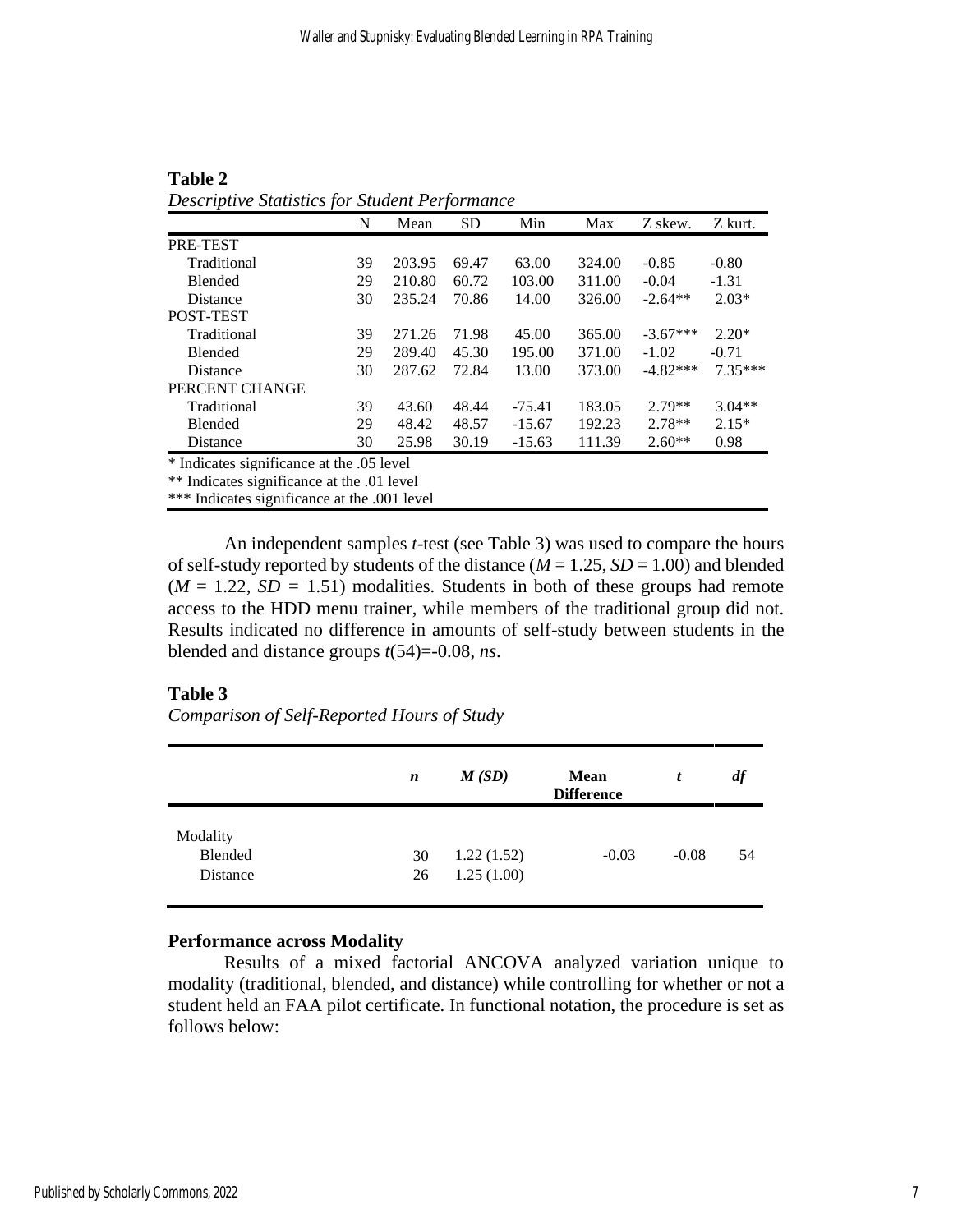$Y = b_0 + b_1X_1 + b_2X_2 + b_3X_3 + b_4X_1X_2 + b_5X_1X_3 + \varepsilon$ Where

- $Y =$  A student's ability to navigate and manipulate the HDD menu trainer - ranging between 0 and 375.
- $X_1 =$  A within-subjects measure of performance, evaluated at 0 (pretest) and 1 (posttest).
- $X_2$  = A between-subjects measure of modality, evaluated across three modalities (i.e. traditional, blended, and distance).
- $X_3$  = A covariate for FAA pilot certification, evaluated at 0 (not FAA certificated) and 1 (FAA certificated).
- $X_1X_2$  = The interaction effect between Performance and Modality  $(X_1 * X_2)$
- $X_1X_3$  = The interaction effect between Performance and Pilot Certification  $(X_1 * X_3)$

Results of this procedure are shown in Table 4, indicating the effectiveness of the HDD menu trainer through a main within-subjects effect of performance  $F(1,93)=27.65$ ,  $p<.001$ . That is, regardless of modality – and controlling for pilot certification – posttest scores were higher than pretest scores. A significant between-group main effect of pilot certification  $F(1,93)=3.97$ ,  $p<.05$  was also noted, however, neither of the interaction effects were found to be significant.

# **Table 4**

*Regressing Performance across Modality (Pilot Certification Controlled)*

|                                               | df | MS       | F        |     |
|-----------------------------------------------|----|----------|----------|-----|
|                                               |    |          |          |     |
| Performance                                   | 1  | 45212.63 | 27.65*** | .23 |
| Modality                                      | 2  | 3896.21  | 0.56     | .01 |
| <b>Pilot Certification</b>                    | 1  | 27550.44 | $3.97*$  | .04 |
| Performance * Modality                        | 2  | 3396.18  | 2.07     | .04 |
| Performance * Pilot Certification (Covariate) | 1  | 299.83   | 0.18     | .00 |
| Error (Performance)                           | 93 | 15203.25 |          |     |
| Error                                         | 93 | 6939.72  |          |     |
|                                               |    |          |          |     |
| * Indicates significance at the .05 level     |    |          |          |     |
| ** Indicates significance at the .01 level    |    |          |          |     |
| *** Indicates significance at the .001 level  |    |          |          |     |

Figure 1 plots estimated marginal means with the FAA pilot certification covariate, which ranges between 0 (not certificated) and 1 (certificated), evaluated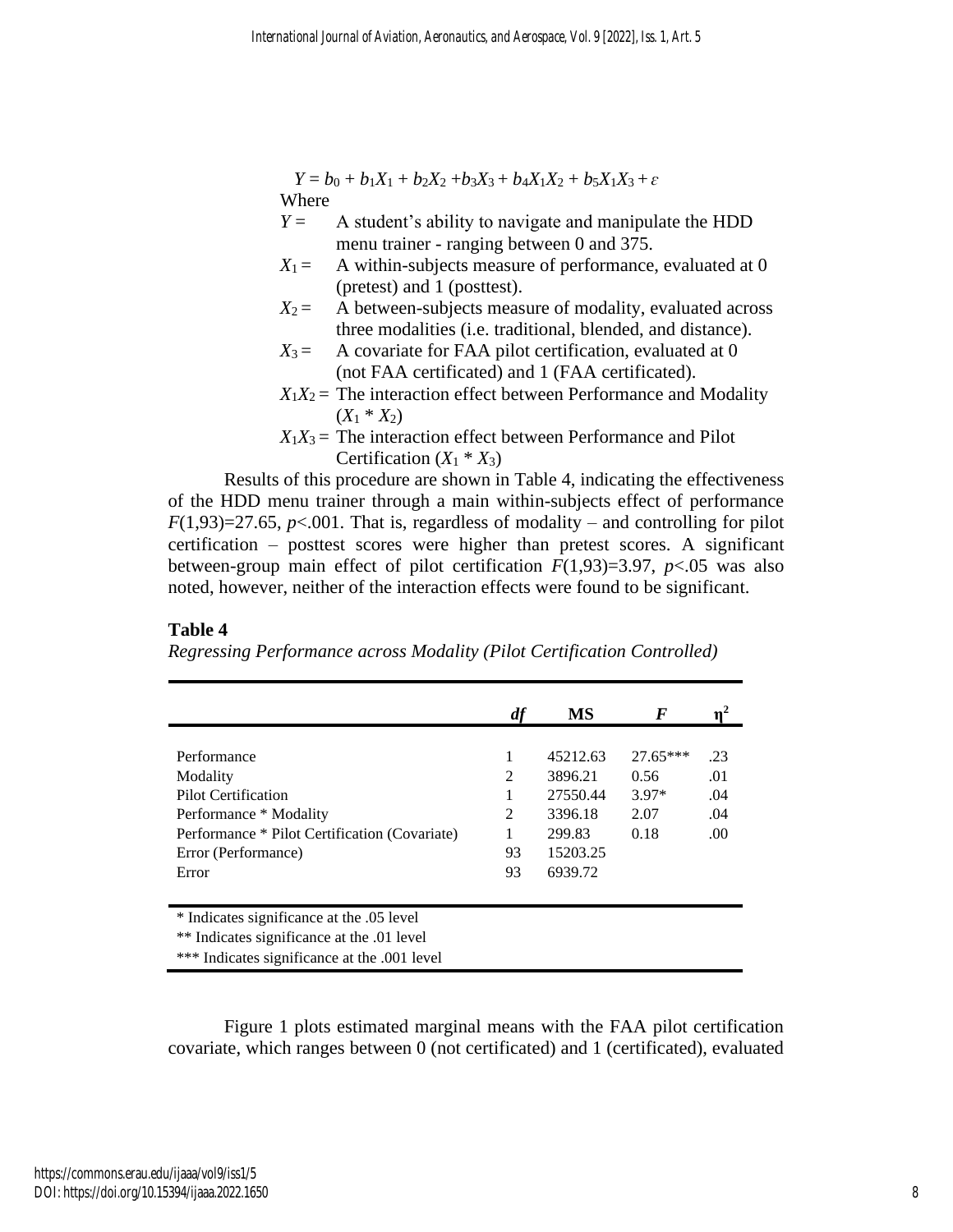at a value of 0.74. Here, modality failed to demonstrate a significant interaction effect with student performance from pretest to posttest.

# **Figure 1**





#### **Discussion and Conclusion**

This study sampled students across a curriculum to assess whether student performance with the HDD Menu Trainer would differ across modalities (i.e. traditional, blended, and distance) when FAA pilot certification was controlled. Waller et al. (2016) noted that students holding pilot certification scored higher in some aspects of the HDD Menu Trainer. Here, whether a student holds an FAA pilot certification is entered as a covariate to control for these differences and better isolate variation which may be attributed to modality. Once again, the HDD Menu Trainer demonstrates (1) an ability to improve student ability in navigating and manipulating the HDD menus for the MQ-9 and (2) a significant between-subjects main effect on performance for students holding an FAA pilot certificate. Neither pilot certification nor modality was found to have a significant interactive effect on student performance.

Prior work assessing blended learning applications has spanned several countries and disciplines. Like many of these works (Allen et al., 2004; Baumlin et al., 2000; Bell et al., 2000; Block et al., 2008; Boyle et al., 2003; Curran et al., 2000;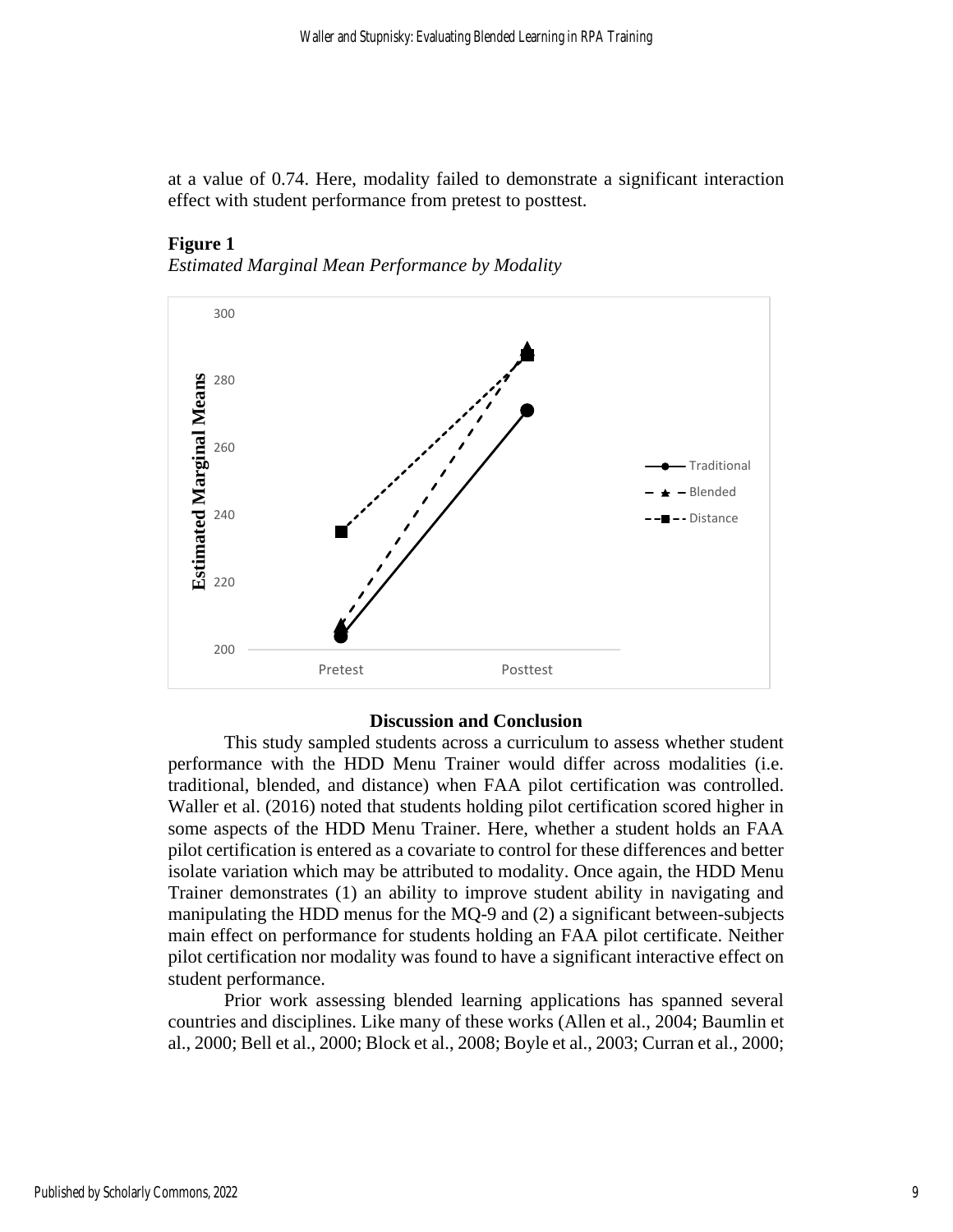Engel et al., 1997; Francis et al., 2000; Harris et al., 2001; Kronz et al., 2000; Lipman et al., 2001; Melton et al., 2009; Perryer et al., 2002; Rivera & Rice, 2002; Rose et al., 2000; Sakowski et al., 2001; Woo & Kimmick, 2000), this study compared modalities using student performance and achievement. Like many of these, this study found its blended learning application to be at least as effective as other modalities.

Lopez-Perez et al. (2011) utilized several regression models to better isolate the effect of motivation during the face-to-face portion of a blended learning experience, and Moskal et al. (2013) utilized a hierarchical logistic regression to explain the effect of three instructor qualities – over and above the predictive power of students' demographic characteristics. As Owston et al. (2013) would enter cumulative grade point averages as an ANCOVA model covariate, so this study sought to increase the sensitivity of its model by designating a covariate of its own related to student performance. The ANCOVA results above affirm that even outside the variation which should be attributed to a student's pilot certification, the HDD Menu Trainer demonstrates equal effectiveness when used in blended and distance modalities.

# **Future Directions**

Blended learning has long been situated in terms of both modality and pedagogy (Osguthorpe & Graham, 2003). As the blended learning model undergoes ongoing assessment and increasing integration within higher education, interests have begun to pivot toward goals such as (1) enhancing pedagogy and increasing access (Graham et al., 2005), (2) more efficient use of classroom resources and extending campus outreach (Graham et al., 2005; Moskal et al., 2013), or even (3) adapting the educational paradigm for "… the 'new type of learner' enrolling at the university" (Carbonell et al., 2013).

Having so reviewed strategic integration of instruction which "… combines face-to-face with distance delivery systems..." (Osguthorpe & Graham, 2003, p. 227), a brief treatment of transitions to technology-assisted instruction which have not been strategic is also warranted on behalf of educational technology and instructional design scholars. The term 'emergency remote teaching' has recently emerged as a way to distinguish the mandatory transition that many institutions implemented to prevent the spread of the virus that causes COVID-19 (Hodges et al., 2020). Where modality alone would closely associate the emergency remote teaching of Hodges et al. (2020) or the HyFlex model explained by Irving (Irvine, 2020) with blended learning, proponents are already separating the three on pedagogical terms (Saichaie, 2020).

Although discussion – or perhaps more accurately – clarification surrounding modality has resurged with emergency remote teaching, the future directions of inquiry specific to blended learning appear to be focusing increasingly on the student engagement (Borup et al., 2020; Halverson & Graham, 2019). The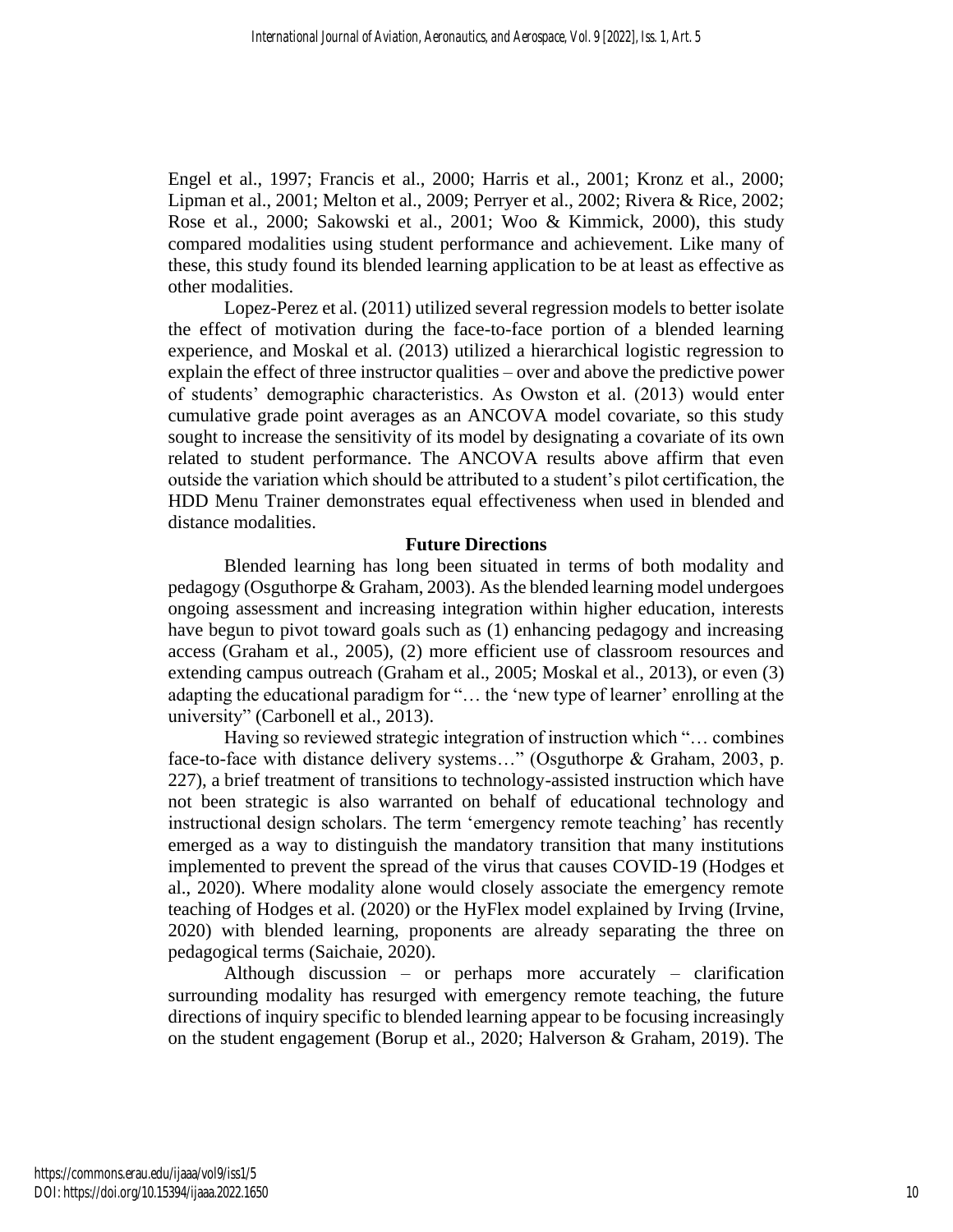study of this construct – its measurement and supporting mechanisms – are well situated as blended, flipped, and hybrid learning models are increasingly expected within higher education curriculum all around the globe (Saichaie, 2020).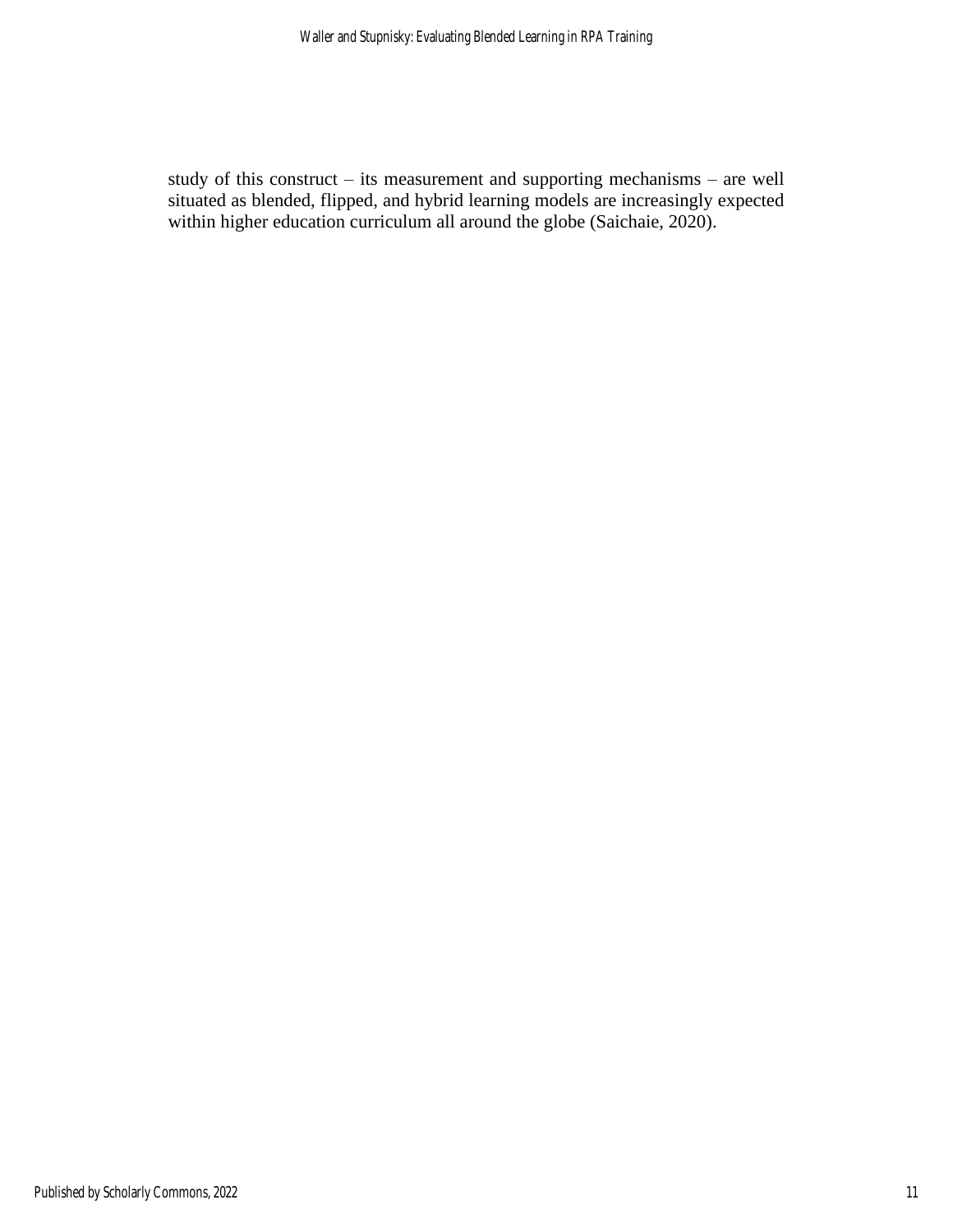# **References**

- Allen, M., Mabry, E., Mattrey, M., Bourhis, J., Titsworth, S., & Burrell, N. (2004). Evaluating the effectiveness of distance learning: a comparison using meta-analysis. *Journal of Communication*, *54*, 402–420.
- Baumlin, K., Bessette, M., Lewis, C., & Richardson, L. (2000). EMCyberSchool: An evaluation of computer-assisted instruction on the internet. *Academic Emergency Medicine*, *7*, 959– 962.
- Bell, D., Fonarow, G., Hays, R., & Mangione, C. (2000). Self-study from web-based and printed guidline materials: A randomized controlled trial among resident physicians. *Annals of Internal Medicine*, *132*, 938–946.
- Block, A., Felix, M., Udermann, B., Reineke, D., & Murray, S. (2008). Achievement and satisfaction in an online versus a traditional health and wellness course. *Journal of Online Learning and Teaching*, *4*, 57–66.
- Boyle, T., Bradley, C., Chalk, P., Jones, R., & Pickard, P. (2003). Using blended learning to improve student success rates in learning to program. *Journal of Educational Media, 28*  $(2&3).$
- Carbonell, K. B., Dailey-Hebert, A., & Gihselaers. (2013). Unleashing the creative potential of faculty to create blended learning. *Internet and Higher Education*, *18*, 29–37.
- Curran, V., Hoekman, T., Gulliver, W., Landells, I., & Hatcher, L. (2000). Web-based continuing medical education (II): Evaluation study of computer-mediated continuing medical education. *The Journal of Continuing Education in the Health Profession*, *20*, 106– 119.
- Engel, S., Crandall, J., Basch, C., Zybert, P., & Wylie-Rosett, J. (1997). Computer-assisted diabetes nutrition education increases knowledge and self-efficacy of medical students. *The Diabetes Educator*, *23*, 545–549.
- Field, A. (2009). *Discovering statistics using SPSS.* Sage.
- Francis, B., Mauriello, S., Phillips, C., Englebardt, S., & Grayden, S. (2000). Assessment of online continuing dental education in North Carolina. *The Journal of Continuing Education in the Health Profession*, *20*, 76–84.
- Graham, C., Allen, S., & Ure, D. (2005). Benefits and challenges of blended learning environments. In *M* (pp. 253–259). IGI Global.
- Graham, C., Woodfield, W., & Harrison, B. (2013). A framework for institutional adoption and implementation of blended learning in higher education. *Internet and Higher Education*, *18*, 4–14.
- Harris, J., Salasche, S., & Harris, R. (2001). Can internet-based continuing medical education improve physicians' skin cancer knowledge and skills? *Journal of General Internal Medicine*, *16*, 50–56.
- Horsch, A., Balbach, T., Melnitzki, S., & Knauth, J. (2000). Learning tumor diagnostics and medical image processing via the WWW - The case-based radiological textbook ODITEB. *International Journal of Medical Informatics*, *58*–*59*, 39–50.
- Hsu, L.-L., & Hsieh, S.-I. (2011). Effects of a blended learning module on self-reported learning performances in baccalaureate nursing students. *Journal of Advanced Nursing*, 2435–2444.
- Irvine, V. (2020). The landscape of merging modalities. *EDUCAUSE Review*, *55*(4).
- Kronz, J., Silberman, M., Jr., A., W., & Epstein, J. (2000). A web-based tutorial improves practicing pathologists' gleason grading of images of prostate carcinoma specimens obtained by needle biopsy: Validation of a new medical education paradigm. *The American*